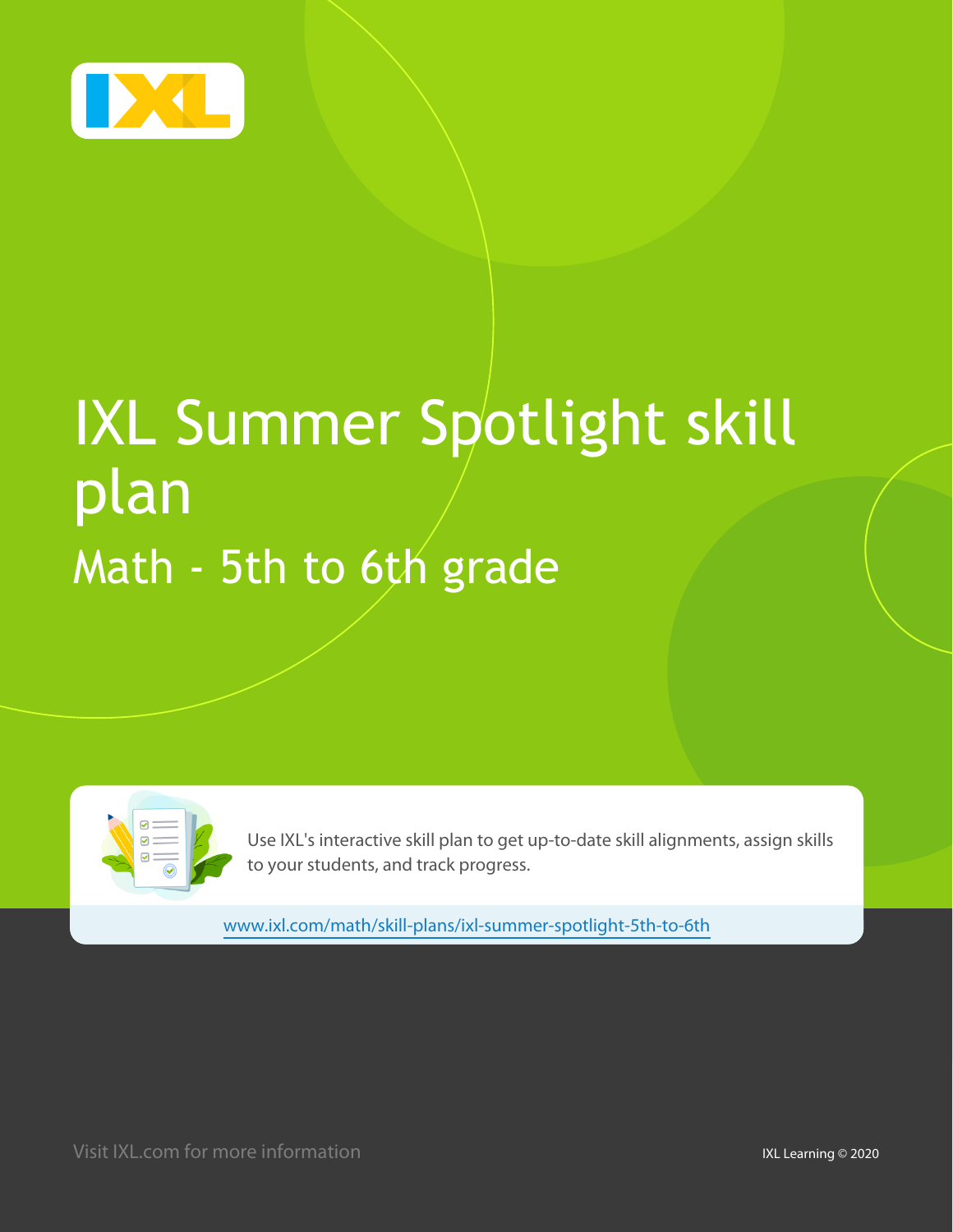

## **Days 1-5**

| <b>Day</b> | <b>IXL skills</b>                                              |
|------------|----------------------------------------------------------------|
| Day 1      | Multi-step word problems: multiplicative<br>comparison V59     |
| Day 2      | Multiply by 2-digit numbers: complete the missing<br>steps 9LX |
| Day 3      | Identify mistakes involving the order of<br>operations JLJ     |
| Day 4      | Write numerical expressions for word problems NF5              |
| Day 5      | Multiply and divide by a power of ten: with<br>exponents FXQ   |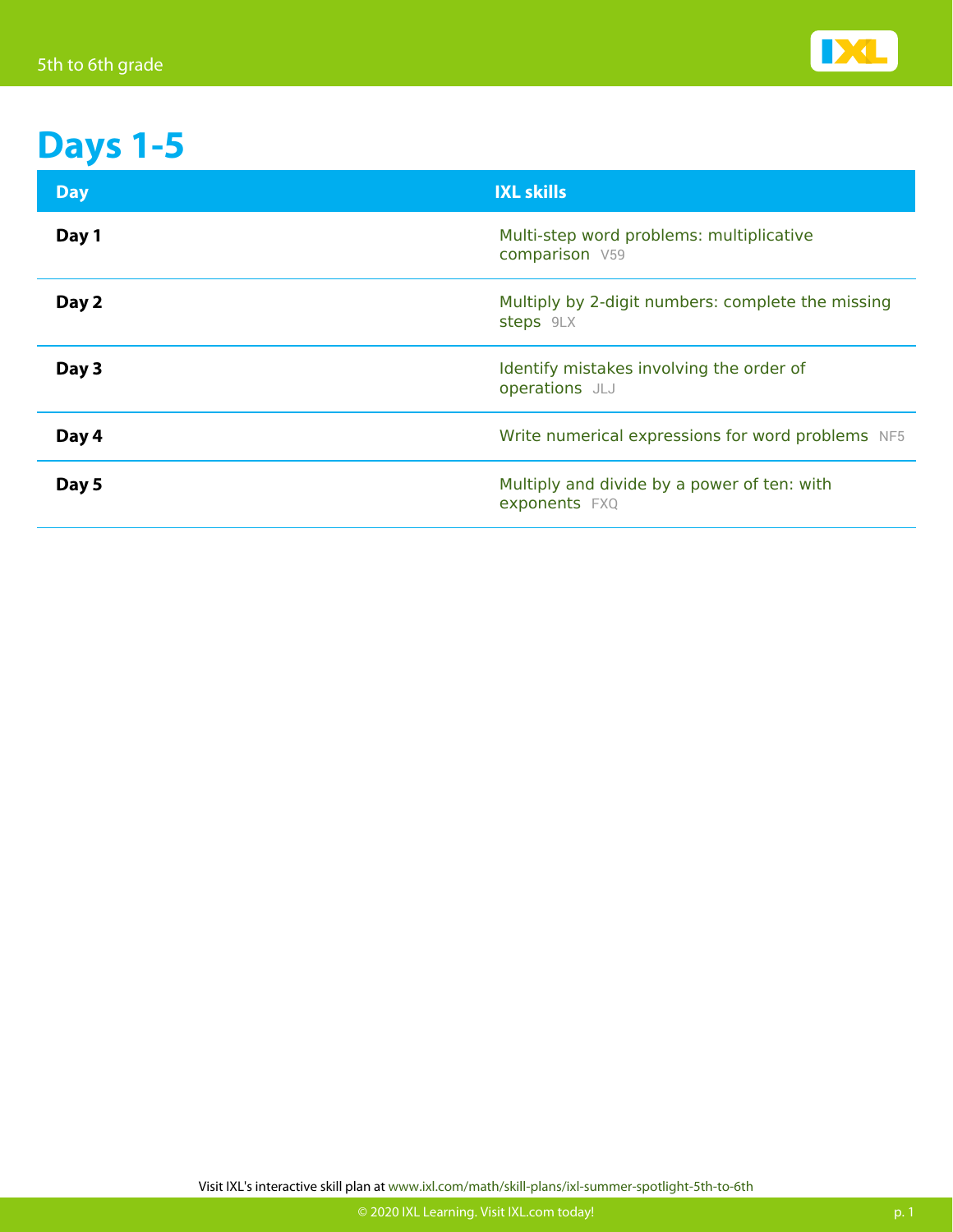

#### **Days 6-10**

| <b>Day</b>    | <b>IXL skills</b>                                                          |
|---------------|----------------------------------------------------------------------------|
| Day 6         | Relationship between decimal place values DVM                              |
| Day 7         | Compare, order, and round decimals: word<br>problems 2MV                   |
| Day 8         | Multiply money amounts: multi-step word<br>problems THS                    |
| Day 9         | Estimate quotients: 2-digit divisors EFW                                   |
| <b>Day 10</b> | Relationship between volume and the area of the<br>base: word problems QMA |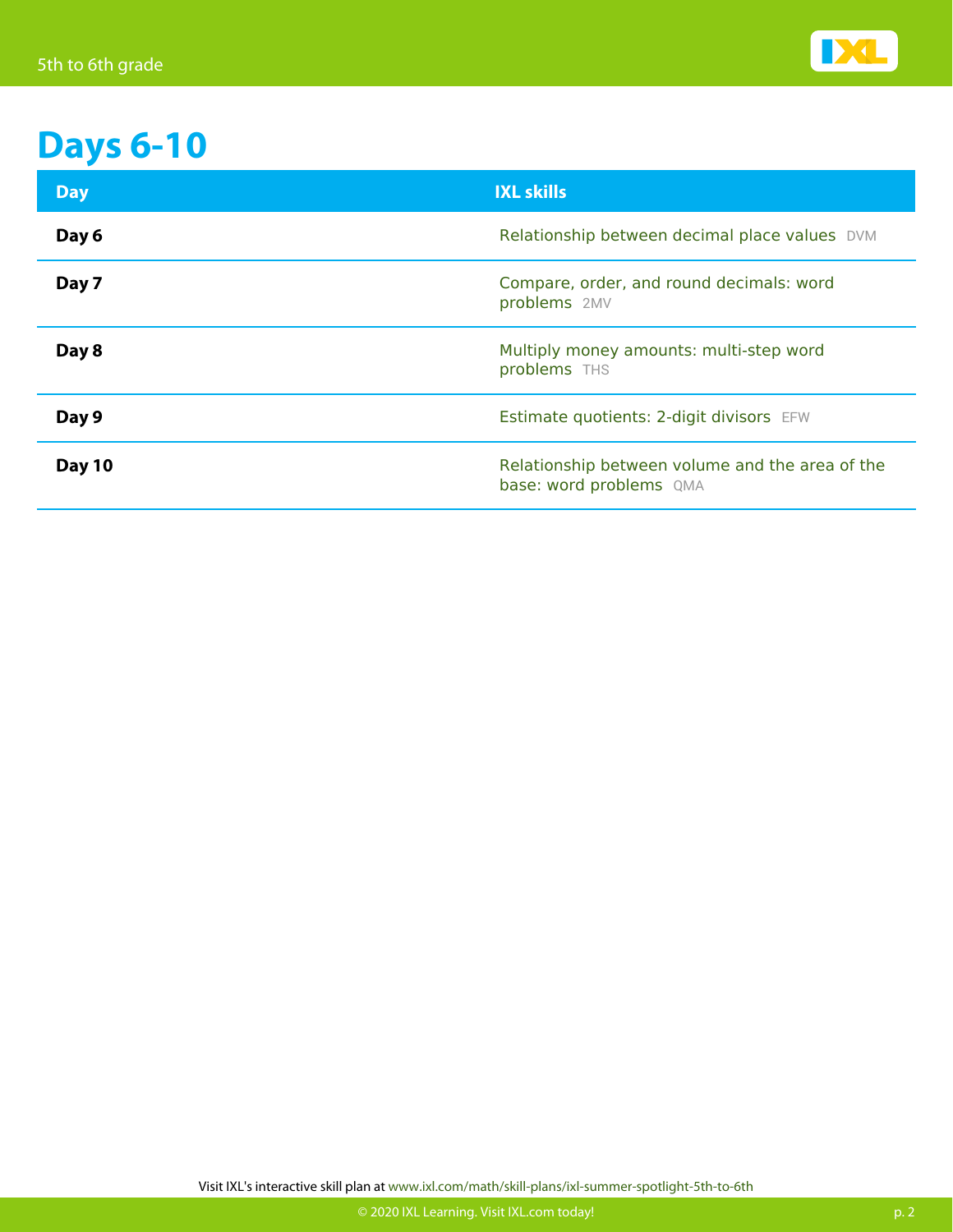

### **Days 11-15**

| <b>Day</b>    | <b>IXL skills</b>                                                         |
|---------------|---------------------------------------------------------------------------|
| Day 11        | Complete the division sentence: 2-digit divisors<br><b>HMZ</b>            |
| <b>Day 12</b> | Adjust quotients 5FH                                                      |
| Day 13        | Multiply two decimals: where does the decimal<br>point go? 6FA            |
| Day 14        | Divide by decimals without adding zeroes RTS                              |
| <b>Day 15</b> | Add and subtract fractions with unlike<br>denominators: word problems TCD |